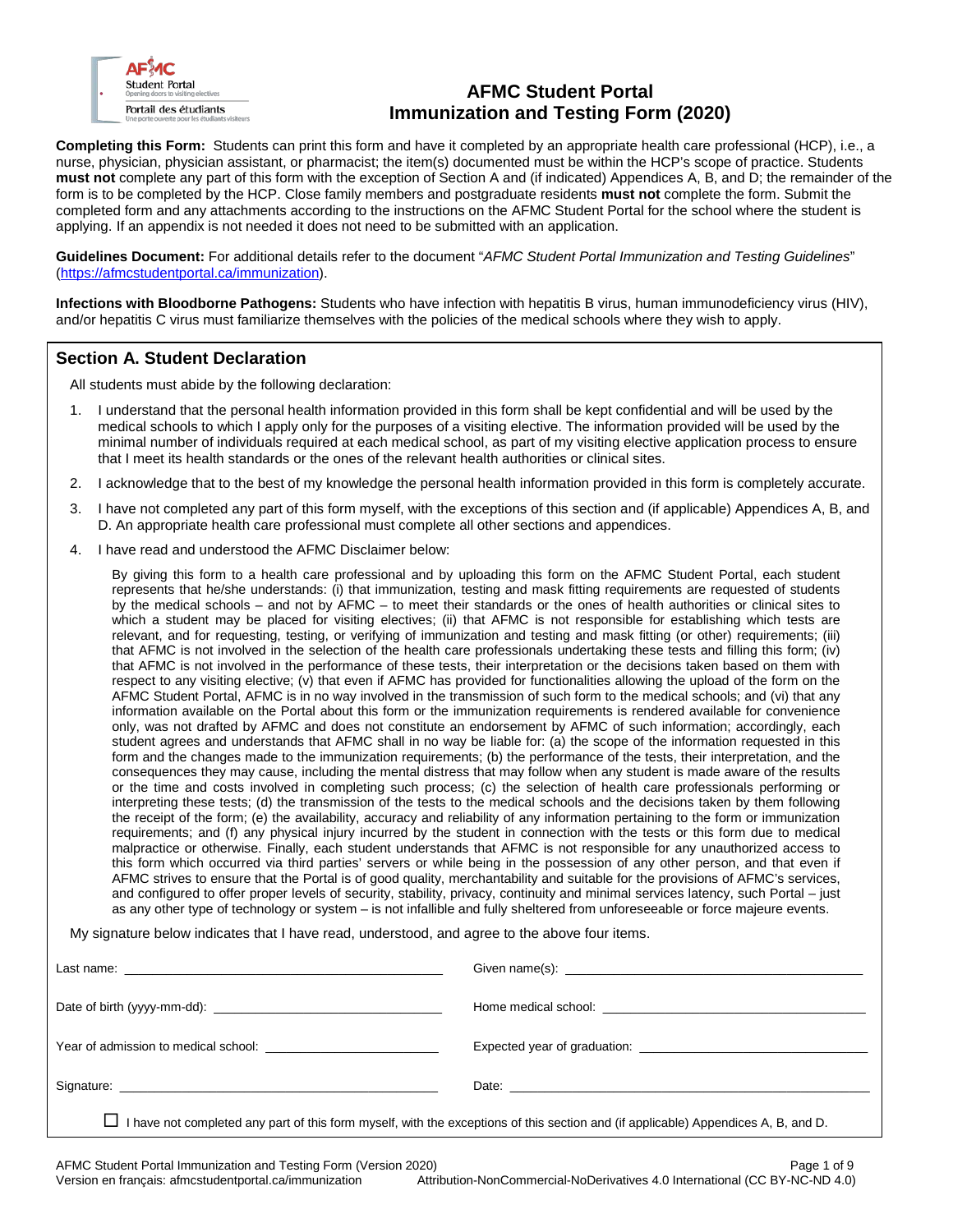| Section B. Health Care Professional (HCP) Information                                                                                                                                                                                                                                                                                                                                                                                                                                                                                                                                                                        |                                                                           |  |
|------------------------------------------------------------------------------------------------------------------------------------------------------------------------------------------------------------------------------------------------------------------------------------------------------------------------------------------------------------------------------------------------------------------------------------------------------------------------------------------------------------------------------------------------------------------------------------------------------------------------------|---------------------------------------------------------------------------|--|
| Every HCP who completes any part of this form must complete this section. HCP initials verify the HCP has either provided the service or the<br>HCP has reviewed the student's adequately documented records; immunization documents based on estimated dates or verbal histories<br>must not be counted. If more than three HCPs are involved with completing this form, print a second copy of page 2. The item(s)<br>documented must be within the HCP's scope of practice. Dates are to be in the format "yyyy-mm-dd". HCPs signing below acknowledge<br>they are not signing a form a student has previously completed. |                                                                           |  |
| <b>HCP#1</b>                                                                                                                                                                                                                                                                                                                                                                                                                                                                                                                                                                                                                 |                                                                           |  |
| Name: <u>example</u> and the contract of the contract of the contract of the contract of the contract of the contract of the contract of the contract of the contract of the contract of the contract of the contract of the contra                                                                                                                                                                                                                                                                                                                                                                                          | Profession: ______________________________ Initials: _____________        |  |
|                                                                                                                                                                                                                                                                                                                                                                                                                                                                                                                                                                                                                              |                                                                           |  |
|                                                                                                                                                                                                                                                                                                                                                                                                                                                                                                                                                                                                                              |                                                                           |  |
| HCP#2                                                                                                                                                                                                                                                                                                                                                                                                                                                                                                                                                                                                                        |                                                                           |  |
|                                                                                                                                                                                                                                                                                                                                                                                                                                                                                                                                                                                                                              |                                                                           |  |
|                                                                                                                                                                                                                                                                                                                                                                                                                                                                                                                                                                                                                              |                                                                           |  |
|                                                                                                                                                                                                                                                                                                                                                                                                                                                                                                                                                                                                                              |                                                                           |  |
| $HCP$ #3                                                                                                                                                                                                                                                                                                                                                                                                                                                                                                                                                                                                                     |                                                                           |  |
| Name: Name: Name: Name: Name: Name: Name: Name: Name: Name: Name: Name: Name: Name: Name: Name: Name: Name: Name: Name: Name: Name: Name: Name: Name: Name: Name: Name: Name: Name: Name: Name: Name: Name: Name: Name: Name:                                                                                                                                                                                                                                                                                                                                                                                                | Profession: __________________________________ Initials: ________________ |  |
|                                                                                                                                                                                                                                                                                                                                                                                                                                                                                                                                                                                                                              |                                                                           |  |
|                                                                                                                                                                                                                                                                                                                                                                                                                                                                                                                                                                                                                              |                                                                           |  |
| Section C. Exceptions and Contraindications to Immunization and Testing Requirements                                                                                                                                                                                                                                                                                                                                                                                                                                                                                                                                         |                                                                           |  |

Is the student UNABLE to meet any of the requirements listed in this document due to a medical or health condition?

 $\Box$  No, a medical or health condition is not present

 $\Box$  Yes, a medical or health condition is present; provide details below OR attach relevant information from a physician (for example: "unable to receive live vaccines due to current use of a biological agent"). Affected students also must complete the *Exceptions and Contraindications to Immunization and Testing Requirements, Self-Declaration Form* (**Appendix A**). Details:

 $\Box$  Relevant information from a physician attached

## **Section D. Pertussis**

Document a one-time pertussis vaccine (Tdap or Tdap-Polio) given at age **18 years or older** (required even if not due for a booster):

| Date (yyyy-mm-dd) | Type of vaccine used | Age received<br>(must be 18 years or older) | <b>HCP Initials</b> |
|-------------------|----------------------|---------------------------------------------|---------------------|
|                   |                      |                                             |                     |

 \* The precise type of vaccine used must be known; if this information is no longer available, repeat the immunization. Typically tetanus/diphtheria/acellular pertussis (Tdap) or tetanus/diphtheria/acellular pertussis/polio (Tdap-Polio) will be used.

## **Section E. Tetanus, Diphtheria, and Polio**

Document the **last three** tetanus/diphtheria and polio containing immunizations (minimum one month between first two doses of a series; minimum six months between last two doses; last tetanus/diphtheria immunization must be within the past **ten years**). Serology is not accepted for tetanus, diphtheria, and polio.

|                     | Tetanus/diphtheria,<br>Date (yyyy-mm-dd) | Polio,<br>Date (yyyy-mm-dd) | <b>HCP Initials</b> |
|---------------------|------------------------------------------|-----------------------------|---------------------|
| Last dose received: |                                          |                             |                     |
| Previous dose:      |                                          |                             |                     |
| Previous dose:      |                                          |                             |                     |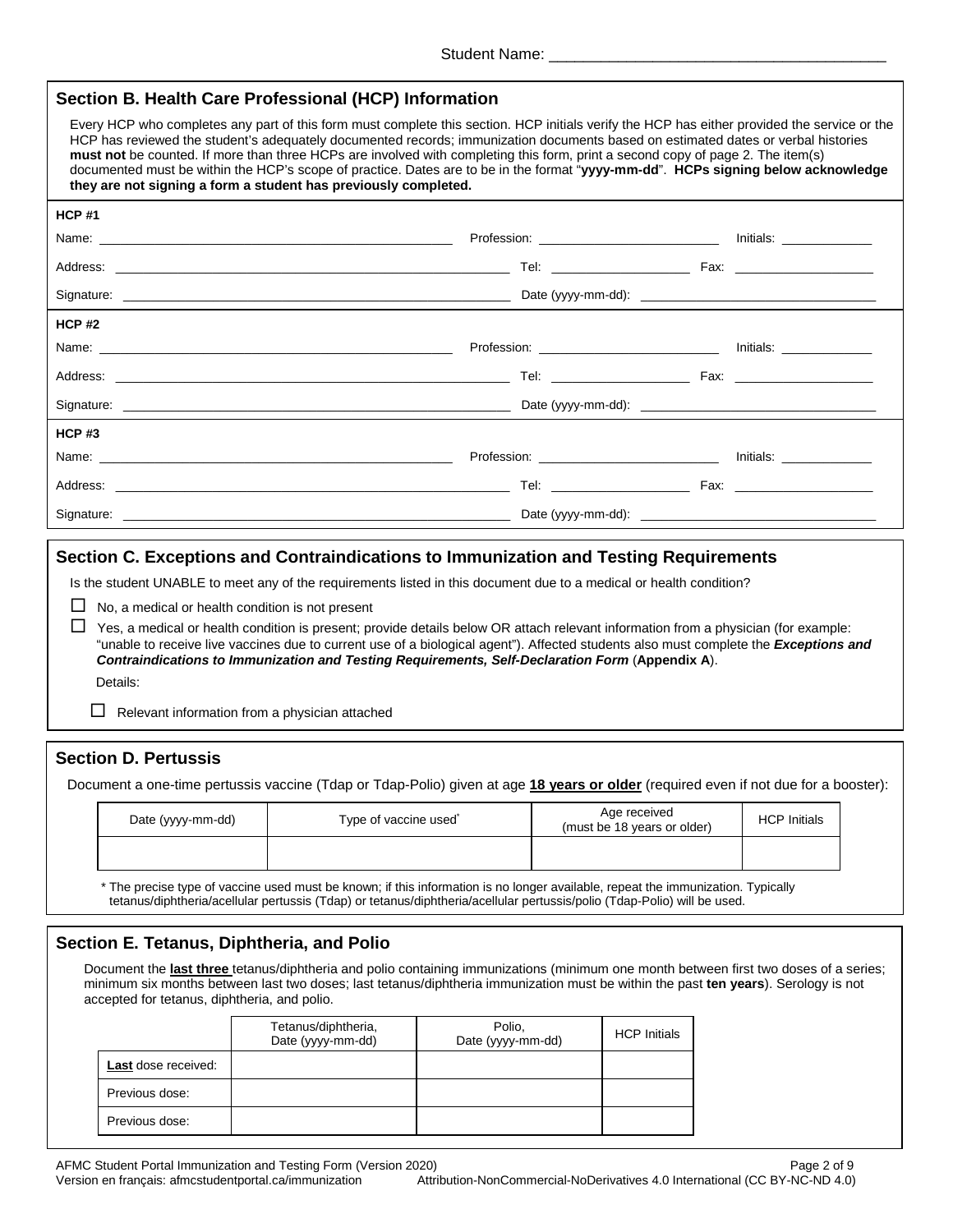# **Section F. Tuberculosis (TB)**

1. **TB History:** Does the student have ANY of the following: a previous history of a positive tuberculin skin test (TST); a clear history of blistering TST reaction; a positive interferon gamma release assay (IGRA) test; a previous diagnosis of TB disease or TB infection; a history of treatment for TB disease or infection?

 $\Box$  Yes – Document positive TST in #2 below, or for those with another positive TB history, attach records demonstrating the positive history. The student must complete and attach the *Tuberculosis Awareness, and Signs and Symptoms Self-Declaration Form (Appendix B).* The student should not have a repeat TST. Once the TB history has been documented in #2 below or by attaching records of the positive TB history, skip to #4.

**No** – Documentation of a two-step TST is required. Go to #2.

2. **TST**: For students without a positive TB history, documentation of a two-step TST is required (two separate tests, ideally 7-28 days apart but may be up to 12 months apart). A two-step TST given at any time in the past is acceptable; a two-step TST does not need to be repeated. Previous Bacillus Calmette–Guérin (BCG) vaccination is not a contraindication to having a TST. A TST can be given either before, the same day as, or at least 28 days after a live virus vaccine. With the exception of **Western University**, an IGRA test is acceptable for international students **when a TST is unavailable** (this is rare). Attach IGRA documentation showing results current within six months of medical school entry. **Western University** requires TST results before accepting an application.

#### **Two-Step TST:**

|        | Date Given <sup>*</sup><br>(yyyy-mm-dd) | Date Read <sup>*</sup><br>(yyyy-mm-dd) | Millimeters of<br>Induration | Interpretation according to<br>Canadian TB Standards <sup>1</sup> | <b>HCP</b> Initials |
|--------|-----------------------------------------|----------------------------------------|------------------------------|-------------------------------------------------------------------|---------------------|
| Step 1 |                                         |                                        |                              |                                                                   |                     |
| Step 2 |                                         |                                        |                              |                                                                   |                     |

\* If only a single date is available this is acceptable so long as appropriate spacing between TSTs and/or vaccines can be verified

If the two-step TST was done more than six months prior to medical school entry the student needs to have a single TST performed. For a list of schools requiring a TST within 12 months of the elective start date please refer to [https://afmcstudentportal.ca/Immunization.](https://afmcstudentportal.ca/Immunization)

#### **Most Recent TST:** (not including TSTs documented above).

|               | Date Given <sup>-</sup><br>(yyyy-mm-dd) | Date Read <sup>®</sup><br>(yyyy-mm-dd) | Millimeters of<br>Induration | Interpretation according to<br>Canadian TB Standards <sup>1</sup> | <b>HCP Initials</b> |
|---------------|-----------------------------------------|----------------------------------------|------------------------------|-------------------------------------------------------------------|---------------------|
| Recent<br>TST |                                         |                                        |                              |                                                                   |                     |

\* If only a single date is available this is acceptable so long as appropriate spacing between TSTs and/or vaccines can be verified

Students found to have a positive TST also must complete and attach the *Tuberculosis Awareness, and Signs and Symptoms Self-Declaration Form* (**Appendix B**).

**3. TB exposures:** If "No" was reported in Question 1: Provide responses to the following two statements regarding the student's experiences since the last negative tuberculin skin test:

|  | $\Box$ Yes $\Box$ No The student has had an exposure to infectious TB disease that requires follow up testing, as identified by |
|--|---------------------------------------------------------------------------------------------------------------------------------|
|  | occupational health or public health                                                                                            |

 $\Box$  Yes  $\Box$  No The student has had one or more of the following (refer to link in footnote for TB burden of specific countries<sup>2</sup>):

1 or more months of travel to TB incidence country ≥ 30/100,000 population with high-risk contact, such as direct patient contact in a hospital or indoor setting, work in prisons, homeless shelters, or refugee camps

3 or more months of travel to TB incidence country >400/100,000 population

6 or more months of travel to TB incidence country 200-399/100,000 population

12 or more months of travel to TB incidence country 100-199/100,000 population

If "Yes" applies to the student on one or both statements, the student must complete the *Tuberculosis Awareness, and Signs and Symptoms Self-Declaration Form* (**Appendix B**); a repeat TST is encouraged (required by **Western University**).

**4. Chest X-ray:** If a student has a positive TST documented or any other positive TB history, the student must have a chest X-ray dated subsequent to the positive TST or other positive TB history. A routine repeat or recent chest X-ray is not required unless there is a medical indication (e.g., symptoms of possible TB disease).

Chest X-ray required?

 $\Box$  Yes – Attach the report (or letter from a TB physician specialist or TB clinic report describing the film)

 $\square$  No

If any abnormalities of the lung or pleura are noted on the chest X-ray report documentation from a physician is required explaining the findings. Physicians may use the form *Explanation of Radiographic Findings* **(Appendix C)**, or else attach a letter.

<span id="page-2-0"></span><sup>&</sup>lt;sup>1</sup> Whether a particular TST measurement is considered positive or negative may depend on the client's exposures and risk factors. See Table 1 in the document "AFMC Student Portal Immunization and Testing Guidelines" for m <sup>2</sup> For the TB burden of specific countries refer t[o https://www.who.int/tb/publications/global\\_report/gtbr2018\\_annex4.pdf?ua=1](https://www.who.int/tb/publications/global_report/gtbr2018_annex4.pdf?ua=1)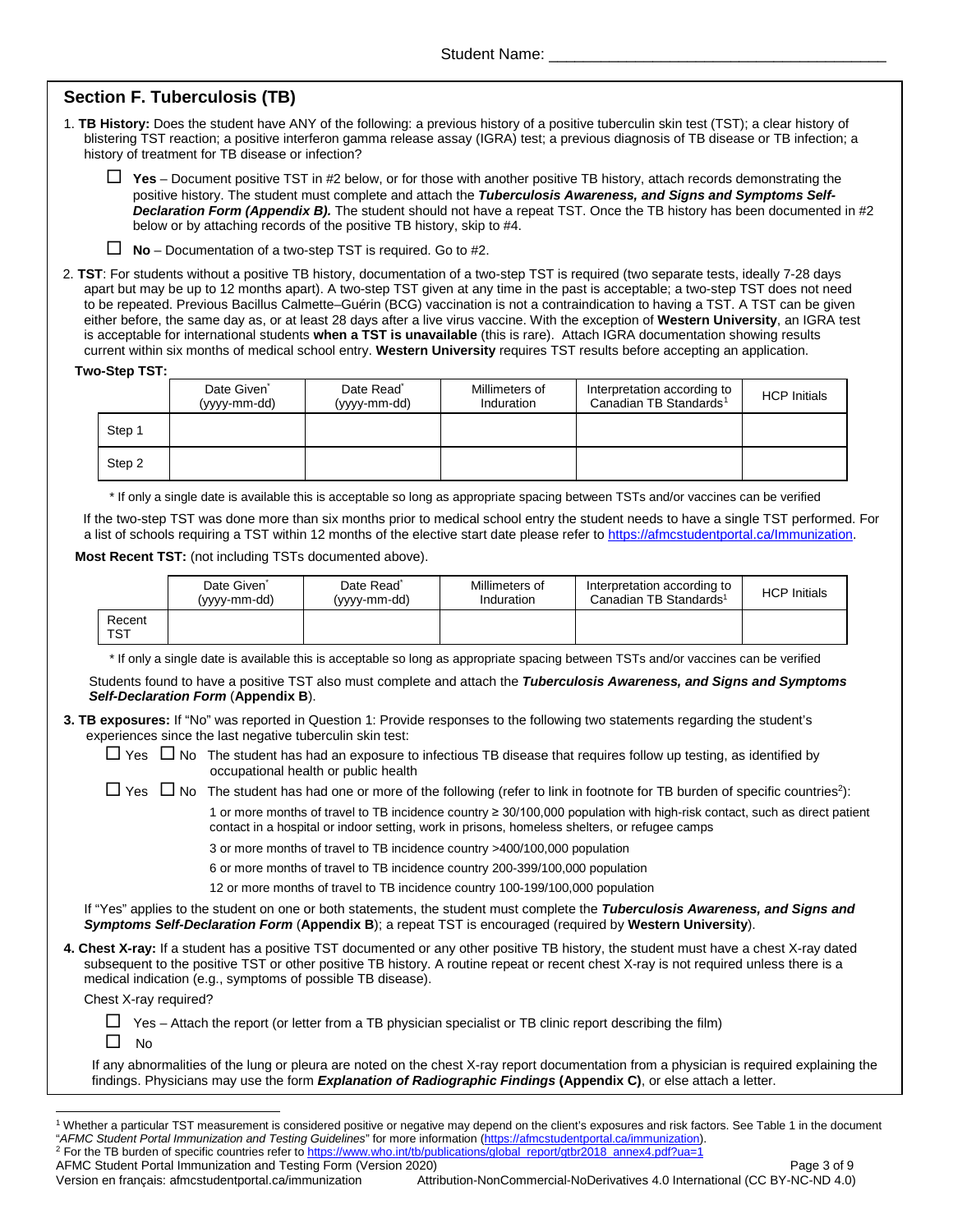## **Section G. Measles, Mumps, Rubella, and Varicella**

#### **General Requirements:**

- ONE of the following items is required as evidence of immunity to **measles**:
	- 1. TWO doses of live measles-containing vaccine, given 28 or more days apart, with the first dose given on or after 12 months of age; OR
	- 2. Positive serology for measles antibodies (IgG); OR<br>3. Laboratory evidence of measles infection.
	- Laboratory evidence of measles infection.

#### ONE of the following items is required as evidence of immunity to **mumps**:

- 1. TWO doses of live mumps-containing vaccine, given 28 or more days apart, with the first dose given on or after 12 months of age; OR
- 2. Positive serology for mumps antibodies (IgG); OR<br>3. Laboratory evidence of mumps infection.
- Laboratory evidence of mumps infection.

#### ONE of the following items is required as evidence of immunity to **rubella**:

- 1. ONE dose of live rubella-containing vaccine, given on or after 12 months of age; OR<br>2. Positive serology for rubella antibodies (IgG): OR
- 2. Positive serology for rubella antibodies (IgG); OR
- 3. Laboratory evidence of rubella infection.

#### ONE of the following items is required as evidence of immunity to **varicella**:

- 1. TWO doses of live varicella-containing vaccine, given ideally a minimum of six weeks apart (absolute minimum 28 days apart), with the first dose given on or after 12 months of age; OR
- 2. Positive serology for varicella antibodies (IgG); OR
- 3. Laboratory evidence of varicella infection.

**NOTE:** For students with no record of measles, mumps or rubella immunizations a **preferred approach** is to immunize without checking pre-immunization serology (regardless of age), although testing serology (IgG) is an acceptable alternative to immunization. In the event of a mumps outbreak during a visiting elective at the **University of Alberta**, the **University of Calgary** or **Memorial University of Newfoundland**, a visiting electives student may not be allowed to commence or complete the elective if the student's evidence of mumps immunity is based on serology alone, rather than a complete and documented immunization series or laboratory evidence of infection.

For students with no record of varicella immunizations, varicella serology must be tested. Post-immunization serology testing for measles, mumps, rubella, or varicella should NOT be done once immunization requirements have been met.

### **Immunizations OR serology:**

|              | Vaccine 1, Date<br>(yyyy-mm-dd) | Vaccine 2, Date<br>(yyyy-mm-dd) | OR.       | IgG Serology<br>Test Date<br>(yyyy-mm-dd) | Laboratory Result | Interpretation<br>(Immune or non-<br>immune) | <b>HCP</b><br>Initials |
|--------------|---------------------------------|---------------------------------|-----------|-------------------------------------------|-------------------|----------------------------------------------|------------------------|
| Measles      |                                 |                                 | <b>OR</b> |                                           |                   |                                              |                        |
| <b>Mumps</b> |                                 |                                 | <b>OR</b> |                                           |                   |                                              |                        |
| Rubella      |                                 | <b>NOT REQUIRED.</b>            | <b>OR</b> |                                           |                   |                                              |                        |
| Varicella    |                                 |                                 | <b>OR</b> |                                           |                   |                                              |                        |

**Laboratory Evidence of Infection: (Note: Having this evidence is uncommon).** Submit the laboratory report with this form if a student has laboratory evidence of actual infection (e.g., isolation of virus; detection of deoxyribonucleic acid or ribonucleic acid; seroconversion) to measles, mumps, rubella, or varicella. This evidence will meet the requirements of immunity for the item.

 $\Box$  Laboratory evidence of infection attached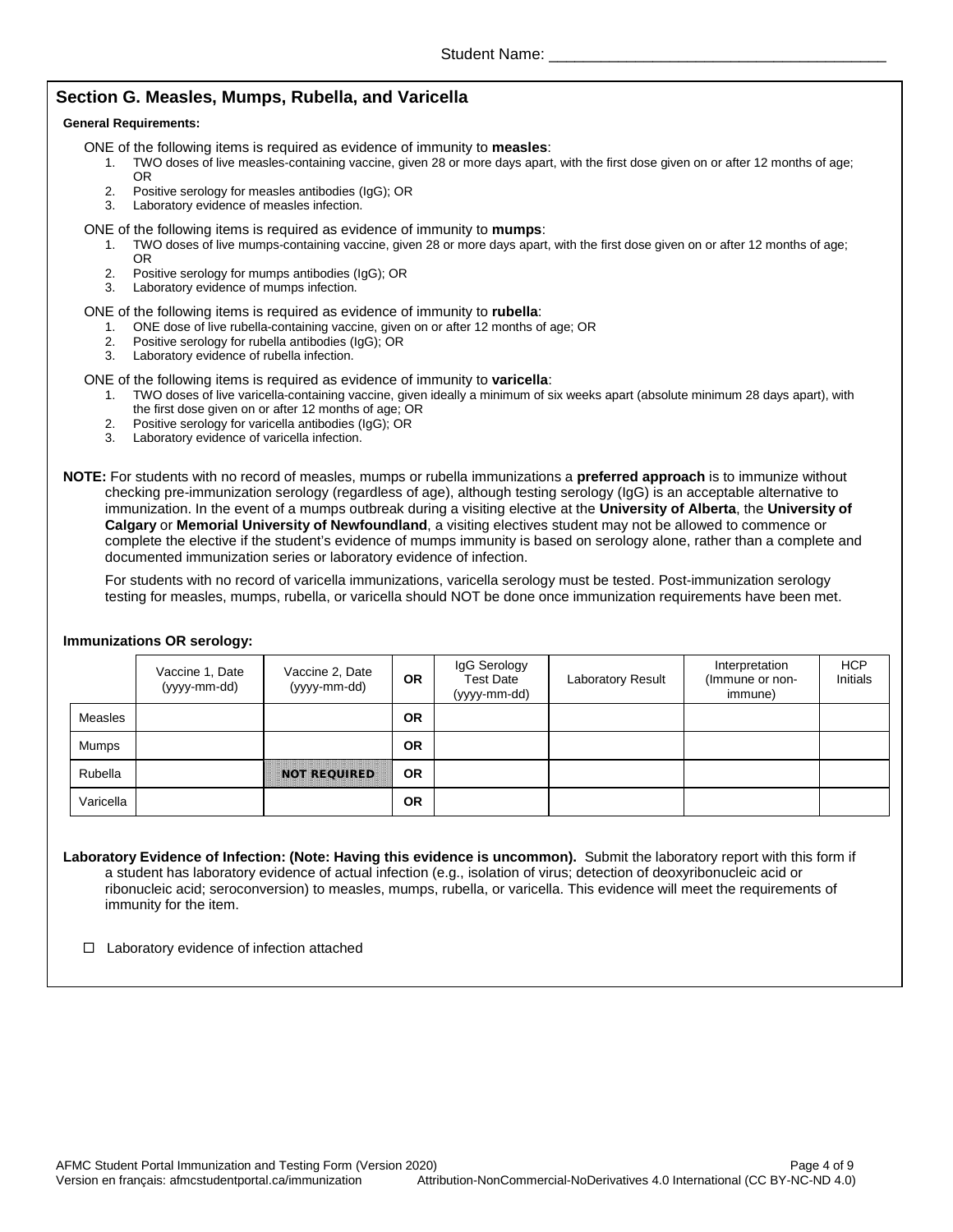## **Section H. Hepatitis B**

**Immunizations:** Documentation of a hepatitis B immunization series **is required for all students**. Positive serology (anti-HBs) will not be accepted if there is an incomplete or absent record of immunization (exception: students immune due to natural immunity, i.e., positive anti-HBs AND positive anti-HBc, or students with hepatitis B infection do not require immunizations documented). Students with an incomplete or undocumented series must have a series completed and documented on this form. Students who are in the process of completing a series must complete the *Hepatitis B Not Immune, Self-Declaration Form* (**Appendix D**)

|                          | Date (yyyy-mm-dd) | Type of vaccine used <sup>*</sup> | <b>HCP Initials</b> |
|--------------------------|-------------------|-----------------------------------|---------------------|
| Vaccine 1:               |                   |                                   |                     |
| Vaccine 2:               |                   |                                   |                     |
| Vaccine 3 (If required): |                   |                                   |                     |
| Vaccine 4 (If required): |                   |                                   |                     |
| Vaccine 5 (If required): |                   |                                   |                     |
| Vaccine 6 (If required): |                   |                                   |                     |

\* If information on the name of the vaccine given is no longer available, simply document the date of the immunization.

**Serology:** Both anti-HBs (hepatitis B surface antibody) and HBsAg (hepatitis B surface antigen) are required.

Anti-HBs (test for immunity: For students who have immunity, only one positive anti-HBs result is required, which must be dated 28 or more days after the immunization series is completed. Repeat testing after this is not recommended. For students who are vaccine non-responders (i.e., student has received two complete, documented hepatitis B immunization series and post-immunization serology 1-6 months after the final dose has not demonstrated immunity), generally no further hepatitis B immunizations or serological testing are required; such student must complete the *Hepatitis B Not Immune, Self-Declaration Form* (**Appendix D**). For an approach to students with negative anti-HBs refer to the *AFMC Student Portal Immunization and Testing Guidelines.*

HBsAg (test for infection): Required for **all students**, including those who are believed to be immune to hepatitis B. Test must be conducted after the primary hepatitis B immunization series, OR if hepatitis B primary immunization series is still in process, test must be dated on or after medical school admission. Wait until 28 days after a hepatitis B immunization to avoid the possibility of a false-positive HBsAg result. Once the primary immunization series has been completed, repeat testing for HBsAg may be omitted from any additional testing conducted at the discretion of the HCP.

| <b>Both tests required for</b><br>all students: | Date<br>(vyyy-mm-dd) | Laboratory result | Interpretation                       | <b>HCP Initials</b> |
|-------------------------------------------------|----------------------|-------------------|--------------------------------------|---------------------|
| anti-HBs (antibody)                             |                      |                   | $\Box$ Immune $\Box$ Non-immune      |                     |
| HBsAg (antigen)                                 |                      |                   | $\Box$ Infection $\Box$ No infection |                     |

Students who are **HBsAg positive** (i.e., presence of hepatitis B infection) must familiarize themselves with the policies of the medical schools where they wish to apply.

### **Section I. Influenza**

|                                    | Date (yyyy-mm-dd) | <b>HCP</b> Initials |
|------------------------------------|-------------------|---------------------|
| Current seasonal influenza vaccine |                   |                     |

An up-to-date seasonal influenza immunization is required for electives occurring during November to June inclusive for the following medical schools: **Dalhousie University, McGill University, McMaster University, Memorial University, Northern Ontario School of Medicine, Queen's University, University of Manitoba, University of Ottawa, University of Toronto,** and **Western University.** The **University of British Columbia** requires either a documented influenza immunization or a mask be worn for electives November to June inclusive. All other universities highly recommend influenza immunization.

If vaccine is not currently available, document the immunization once vaccine becomes available (typically mid-October) and resubmit this updated form to applicable schools. Students applying to **McMaster University** do not need to resubmit this form; provide documentation of the current seasonal influenza immunization directly to the McMaster placement site.

### **Section J. Human Immunodeficiency Virus and Hepatitis C**

Testing and reporting for human immunodeficiency virus (HIV) and hepatitis C virus is required for **Queen's University, McMaster University**, and **University of Ottawa**, but only once an elective has been confirmed. Upload the official laboratory report via the school's AFMC Student Portal. Test results do not need to be shared with other medical schools. See specific details at each school's Student Portal page.

**Queen's University and University of Ottawa**: Results must be current within 12 months of the elective application.

**McMaster University**: Testing is required for confirmed electives in obstetrics, gynecology, emergency and surgical specialties only. Results must be dated after March 1 of the year of entry into medical school and are valid for 4 years.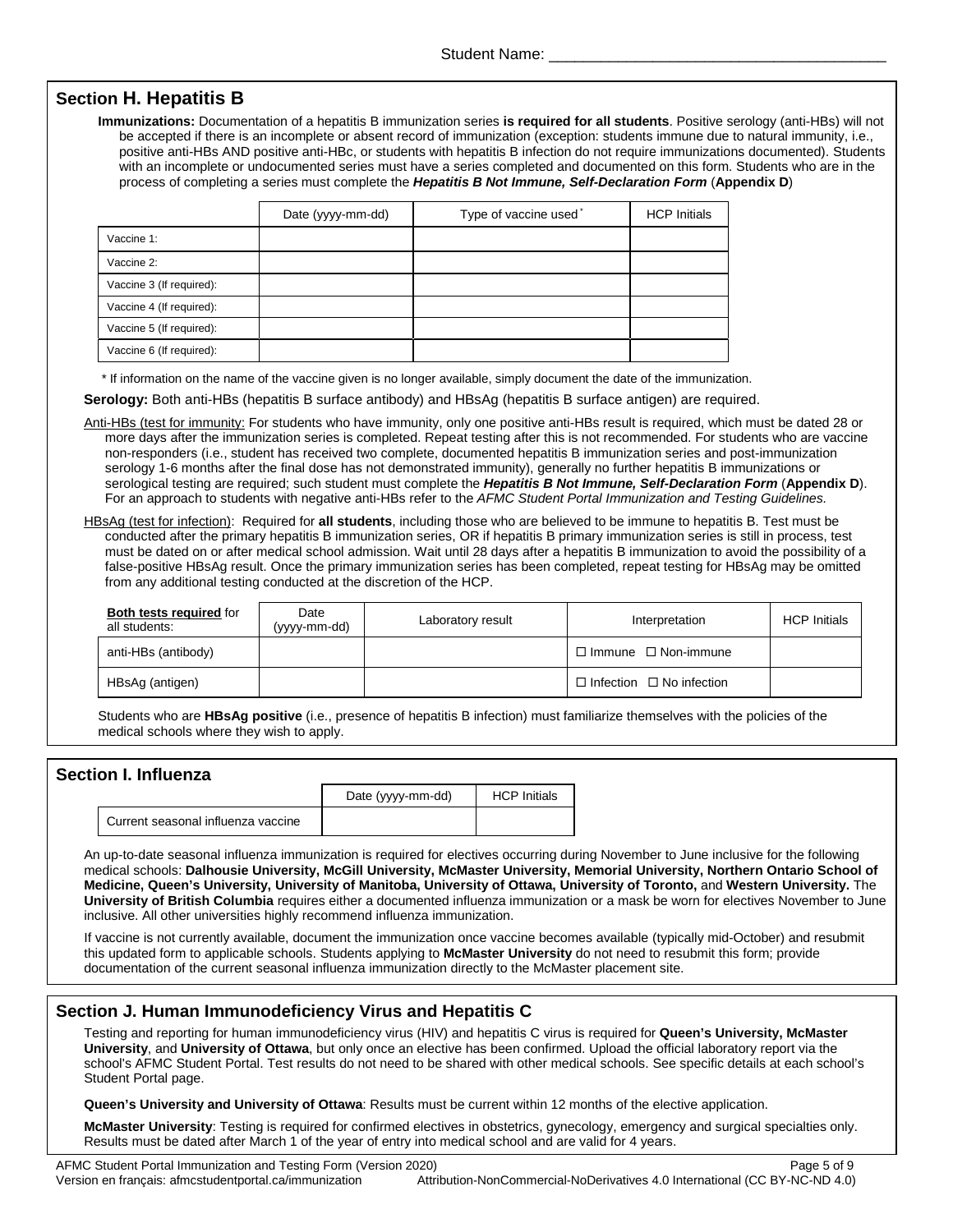### **Appendix A: Exceptions and Contraindications to Immunizations and Testing, Self-Declaration Form**

*Note: If an appendix is not needed it does not need to be submitted with an application.*

### **This box is to be completed by the student:**

|           | document due to a medical or health condition (not including a contraindication to tuberculin skin testing).<br>My signature below indicates the following:                            |
|-----------|----------------------------------------------------------------------------------------------------------------------------------------------------------------------------------------|
|           | I acknowledge that I may be inadequately protected against the following infectious disease(s):                                                                                        |
| $\bullet$ | I acknowledge that in the event of a possible exposure, passive immunization or chemoprophylaxis<br>may be offered to me for the infectious disease(s) listed above (if appropriate).  |
| $\bullet$ | I acknowledge that in the event of an outbreak of (one or more of) the infectious disease(s) listed<br>above, I may be excluded from clinical duties for the duration of the outbreak. |
| $\bullet$ | I acknowledge that I might be required to take additional precautions to prevent transmission such<br>as wearing a surgical mask.                                                      |
|           | <b>Student Name</b>                                                                                                                                                                    |
| Signature |                                                                                                                                                                                        |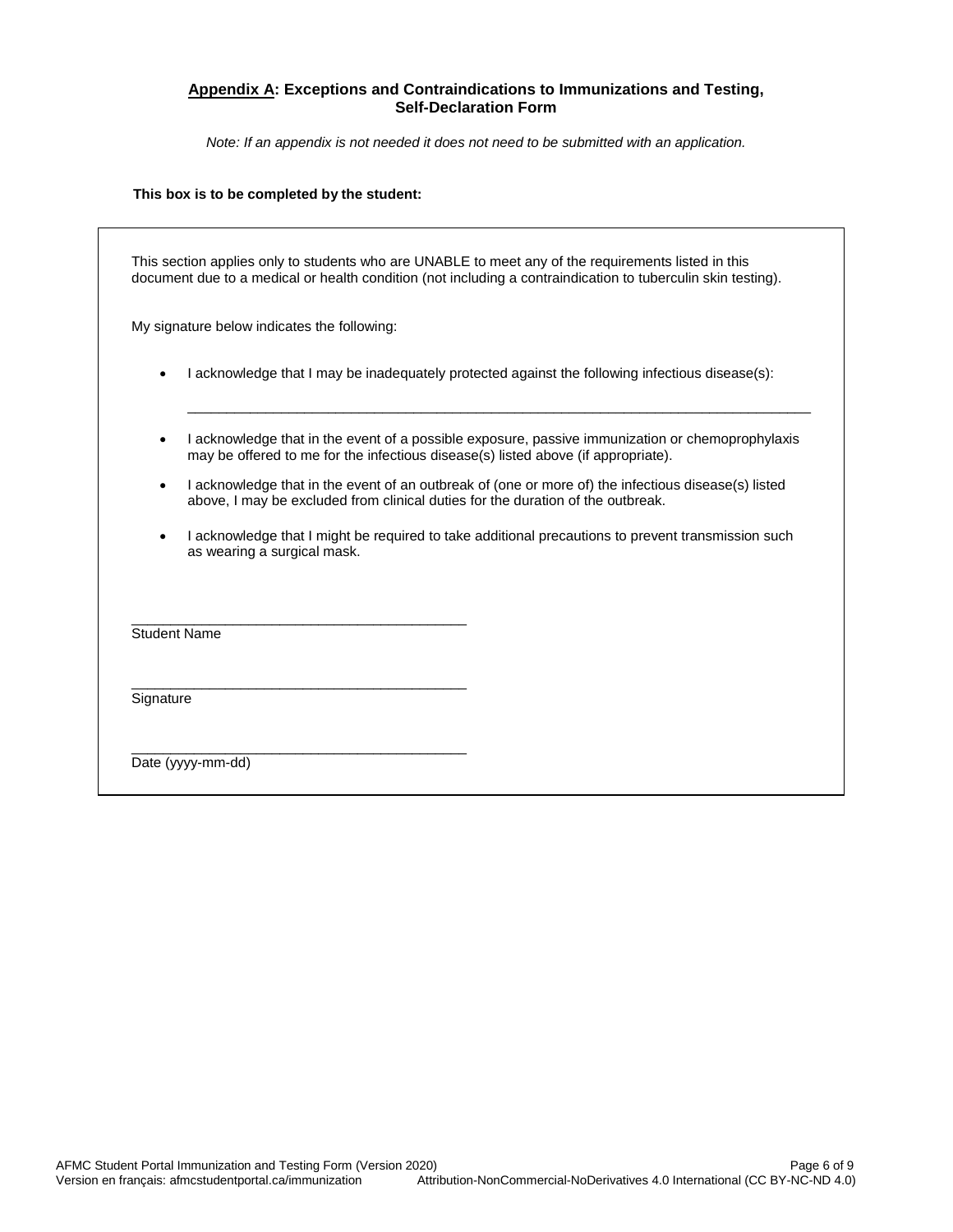### **Appendix B: Tuberculosis Awareness, and Signs and Symptoms Self-Declaration Form**

*Note: If an appendix is not needed it does not need to be submitted with an application.*

#### **This box is to be completed by the student:**

This section applies only to students with ONE OR MORE of the following:

- A positive tuberculin skin test (TST); AND/OR
- A positive interferon gamma release assay (IGRA) blood test AND/OR
- Previous diagnosis and/or treatment for tuberculosis (TB) disease AND/OR
- Previous diagnosis and/or treatment for TB infection AND/OR
- Students who may have had a significant exposure to infectious TB disease (defined in **Section F**)

#### **I acknowledge the following:**

(1) Sometimes an individual with TB infection may progress to active (infectious) TB disease. I acknowledge that this can happen even for individuals who have normal chest X-rays, and for those who were successfully treated for active TB disease or latent tuberculosis infection in the past.

(2) Possible TB disease includes one or more of the following *persistent* signs and symptoms:

- Cough lasting three or more weeks
- Hemoptysis (coughing up blood)
- Shortness of breath
- Chest pain
- **Fever**
- Chills
- Night sweats.
- Unexplained or involuntary weight loss

(3) I have a professional duty to obtain a prompt assessment from a clinician if I develop signs and symptoms of possible TB disease.

### **Do you have any of the symptoms in the above list?**

\_\_\_\_\_\_\_\_\_\_\_\_\_\_\_\_\_\_\_\_\_\_\_\_\_\_\_\_\_\_\_\_\_\_\_\_\_\_\_\_\_\_\_

\_\_\_\_\_\_\_\_\_\_\_\_\_\_\_\_\_\_\_\_\_\_\_\_\_\_\_\_\_\_\_\_\_\_\_\_\_\_\_\_\_\_\_

\_\_\_\_\_\_\_\_\_\_\_\_\_\_\_\_\_\_\_\_\_\_\_\_\_\_\_\_\_\_\_\_\_\_\_\_\_\_\_\_\_\_\_

**No** I do not have any of the above symptoms at the present time

■ Yes I have the following symptoms (also attach correspondence from a clinician explaining the symptoms):

\_\_\_\_\_\_\_\_\_\_\_\_\_\_\_\_\_\_\_\_\_\_\_\_\_\_\_\_\_\_\_\_\_\_\_\_\_\_\_\_\_\_\_\_\_\_\_\_\_\_\_\_\_\_\_\_\_\_\_\_\_\_\_\_\_\_\_\_\_\_\_\_\_\_\_\_\_\_\_\_\_\_\_\_\_\_\_

\_\_\_\_\_\_\_\_\_\_\_\_\_\_\_\_\_\_\_\_\_\_\_\_\_\_\_\_\_\_\_\_\_\_\_\_\_\_\_\_\_\_\_\_\_\_\_\_\_\_\_\_\_\_\_\_\_\_\_\_\_\_\_\_\_\_\_\_\_\_\_\_\_\_\_\_\_\_\_\_\_\_\_\_\_\_\_

Student Name

**Signature** 

Date (yyyy-mm-dd)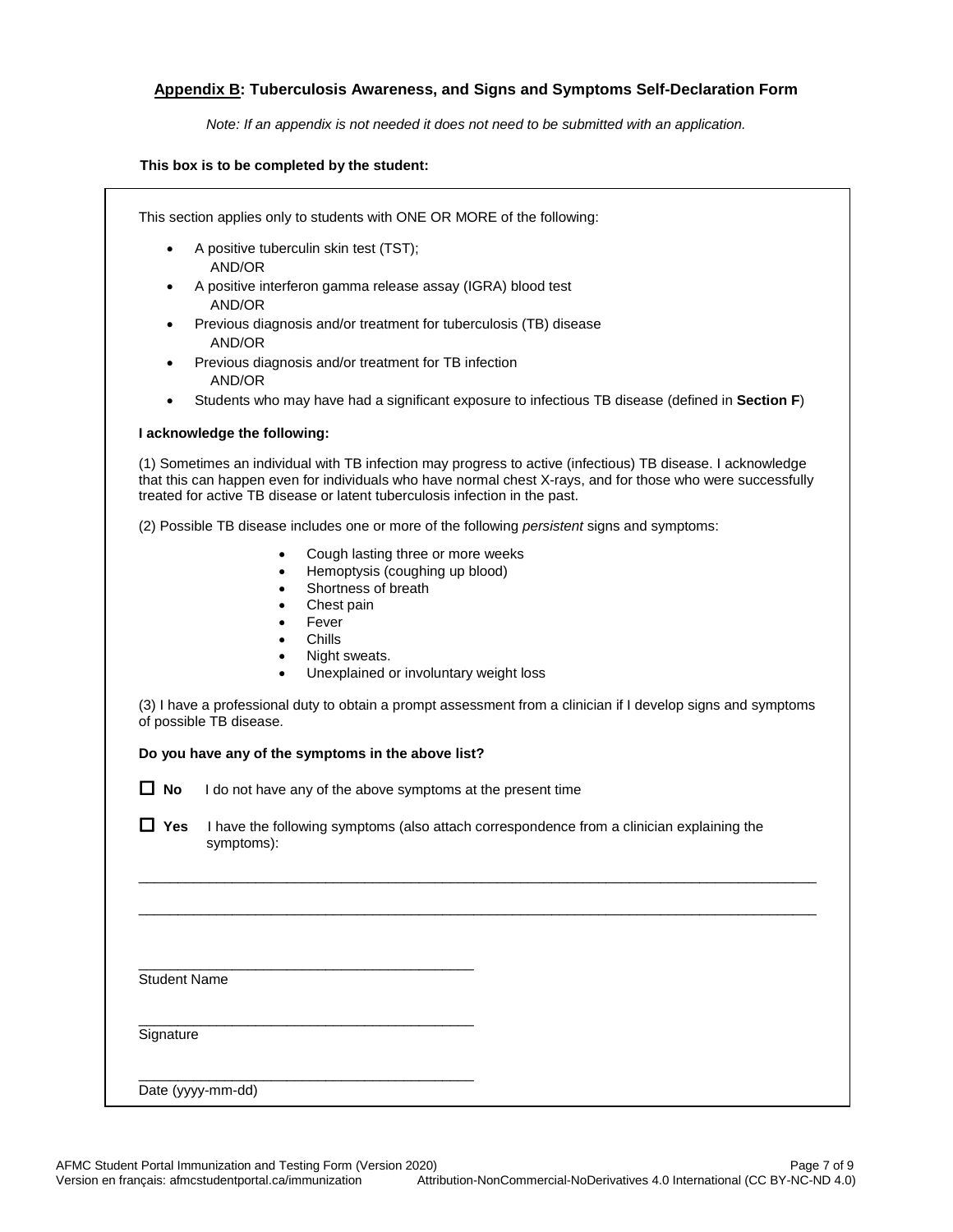### **Appendix C: Explanation of Radiographic Findings**

*Note: If an appendix is not needed it does not need to be submitted with an application.*

This form must be completed by a physician who has assessed a student with **abnormalities of the lung or pleura** noted on a chest X-ray report, with the chest X-ray report attached (alternatively it is acceptable to attach a letter or form from a physician, tuberculosis clinic, or other specialized clinic covering the following items).

 $\Box$  Chest X-ray report attached Name of student: \_\_\_\_\_\_\_\_\_\_\_\_\_\_\_\_\_\_\_\_\_\_\_\_\_\_\_\_\_\_\_\_\_\_\_\_\_\_\_\_\_\_\_\_\_\_\_\_\_\_\_\_\_\_\_\_\_\_\_\_\_\_\_\_\_\_\_\_\_\_\_\_ Reason chest X-ray was obtained: \_\_\_\_\_\_\_\_\_\_\_\_\_\_\_\_\_\_\_\_\_\_\_\_\_\_\_\_\_\_\_\_\_\_\_\_\_\_\_\_\_\_\_\_\_\_\_\_\_\_\_\_\_\_\_\_\_\_\_\_\_\_\_\_\_\_\_\_\_\_\_\_\_\_\_\_\_\_\_\_\_\_\_\_\_\_ \_\_\_\_\_\_\_\_\_\_\_\_\_\_\_\_\_\_\_\_\_\_\_\_\_\_\_\_\_\_\_\_\_\_\_\_\_\_\_\_\_\_\_\_\_\_\_\_\_\_\_\_\_\_\_\_\_\_\_\_\_\_\_\_\_\_\_\_\_\_\_\_\_\_\_\_\_\_\_\_\_\_\_\_\_\_ Explanation for abnormal findings: \_\_ \_\_\_\_\_\_\_\_\_\_\_\_\_\_\_\_\_\_\_\_\_\_\_\_\_\_\_\_\_\_\_\_\_\_\_\_\_\_\_\_\_\_\_\_\_\_\_\_\_\_\_\_\_\_\_\_\_\_\_\_\_\_\_\_\_\_\_\_\_\_\_\_\_\_\_\_\_\_\_\_\_\_\_\_\_\_ \_\_\_\_\_\_\_\_\_\_\_\_\_\_\_\_\_\_\_\_\_\_\_\_\_\_\_\_\_\_\_\_\_\_\_\_\_\_\_\_\_\_\_\_\_\_\_\_\_\_\_\_\_\_\_\_\_\_\_\_\_\_\_\_\_\_\_\_\_\_\_\_\_\_\_\_\_\_\_\_\_\_\_\_\_\_ Given the abnormal findings, does the student pose a risk to others by participating in clinical duties? \_\_\_\_\_\_\_\_\_\_\_\_\_\_\_\_\_\_\_\_\_\_\_\_\_\_\_\_\_\_\_\_\_\_\_\_\_\_\_\_\_\_\_\_\_\_\_\_\_\_\_\_\_\_\_\_\_\_\_\_\_\_\_\_\_\_\_\_\_\_\_\_\_\_\_\_\_\_\_\_\_\_\_\_\_\_ \_\_\_\_\_\_\_\_\_\_\_\_\_\_\_\_\_\_\_\_\_\_\_\_\_\_\_\_\_\_\_\_\_\_\_\_\_\_\_\_\_\_\_\_\_\_\_\_\_\_\_\_\_\_\_\_\_\_\_\_\_\_\_\_\_\_\_\_\_\_\_\_\_\_\_\_\_\_\_\_\_\_\_\_\_\_ \_\_\_\_\_\_\_\_\_\_\_\_\_\_\_\_\_\_\_\_\_\_\_\_\_\_\_\_\_\_\_\_\_\_\_\_\_\_\_\_\_\_\_\_\_\_\_\_\_\_\_\_\_\_\_\_\_\_\_\_\_\_\_\_\_\_\_\_\_\_\_\_\_\_\_\_\_\_\_\_\_\_\_\_\_\_ Physician name: **Example 20** and  $\overline{a}$  and  $\overline{b}$  and  $\overline{c}$  and  $\overline{d}$  and  $\overline{c}$  and  $\overline{d}$  and  $\overline{c}$  and  $\overline{c}$  and  $\overline{c}$  and  $\overline{c}$  and  $\overline{c}$  and  $\overline{c}$  and  $\overline{c}$  and  $\overline{c}$  and  $\overline{c}$ Address: \_\_\_\_\_\_\_\_\_\_\_\_\_\_\_\_\_\_\_\_\_\_\_\_\_\_\_\_\_\_\_\_\_\_\_\_\_\_\_\_\_\_\_\_\_\_\_\_\_\_\_\_\_\_\_\_ Tel: \_\_\_\_\_\_\_\_\_\_\_\_\_\_\_\_\_\_\_\_\_\_\_\_\_\_\_ Signature: \_\_\_\_\_\_\_\_\_\_\_\_\_\_\_\_\_\_\_\_\_\_\_\_\_\_\_\_\_\_\_\_\_\_\_\_\_\_\_\_\_\_\_\_ Date (yyyy-mm-dd): \_\_\_\_\_\_\_\_\_\_\_\_\_\_\_\_\_\_\_\_\_\_\_